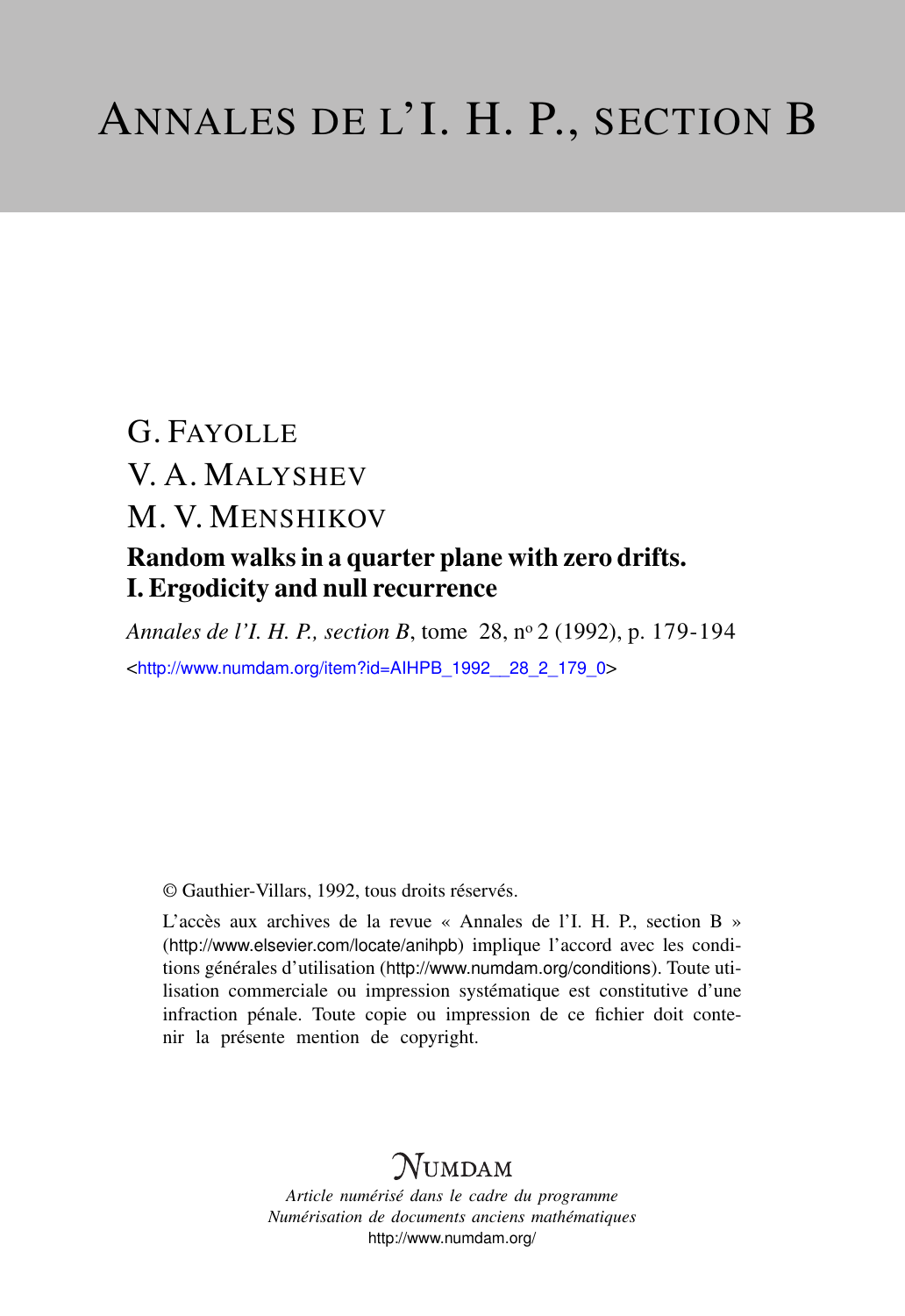Vol. 28, n° 2, 1992, p. 179-194.

Probabilités et Statistiques

## Random walks in a quarter plane with zero drifts. I. Ergodicity and null recurrence

by

#### G. FAYOLLE

I.N.R.I.A., Domaine de Voluceau, Rocquencourt, B.P. n° 105, 78153 Le Chesnay Cedex, France

and

#### V. A. MALYSHEV and M. V. MENSHIKOV

Moscow State University, Mechanico-Mathematical Faculty, Chair of probability, Leninskie Gori, 119899 Moscow, U.S.S.R

ABSTRACT.  $-$  In this paper, we solve the problem of non ergodicity and null recurrence for random walks in the quarter plane with zero drifts in the interior of the domain. A general criterion for null recurrence is given and then used to construct sub and supermartingales by means of Lyapounov functions, which are here functionals of quadratic forms.

RÉSUMÉ. - Dans cet article nous résolvons le problème de non ergodicité et de récurrence nulle pour des marches aléatoires dans le quart de plan, lorsque les derives moyennes sont nulles à l'intérieur de cette region. Un critère général de récurrence nulle est donné et utilisé pour la construction de fonctions de Lyapounov (sous et supermartingales) qui sont en général des fonctionnelles de formes quadratiques.

Classification A.M.S. : 60 G 07, 60 J 15, 60 J 10.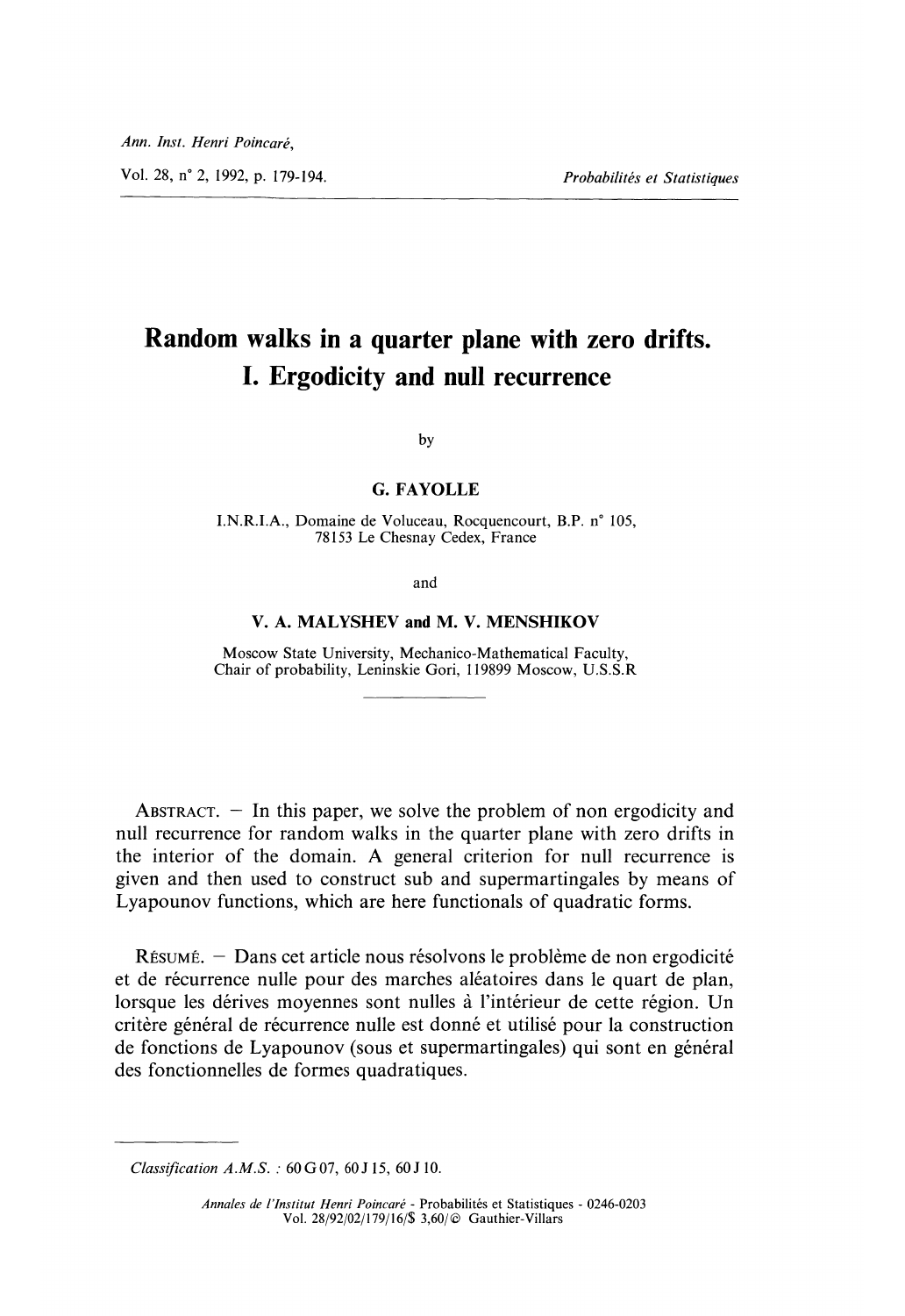#### 1. INTRODUCTION AND PRELIMINARIES

We consider a discrete time homogeneous irreducible and aperiodic Markov chain  $\mathcal{L} = \{\xi_n, n \geq 0\}$ , with state space the lattice in the positive quarter plane  $\mathbb{Z}_{+}^{2} = \{(i, j) : i, j \geq 0 \text{ are integers } \},$  and satisfying the recursive equation

$$
\xi_{n+1} = [\xi_n + \theta_{n+1}]^+,
$$

where the distribution of  $\theta_{n+1}$  depends only on the position of  $\xi_n$  in the following way ("maximal" space homogeneity)

$$
p\{\theta_{n+1} = (i,j)/\xi_n = (k,l)\} = \begin{cases} p_{ij}, & \text{for} \quad k, l \ge 1, \\ p'_{ij}, & \text{for} \quad k \ge 1, \quad l = 0, \\ p''_{ij}, & \text{for} \quad k = 0, \quad l \ge 1, \\ p^{0}_{ij}, & \text{for} \quad k = l = 0. \end{cases}
$$

Moreover we assume, for the one step transition probabilities, the following conditions:

A (Lower boundedness)

$$
\begin{cases}\np_{ij} = 0, & if \ i < -1 \ or \ j < -1; \\
p'_{ij} = 0, & if \ i < -1 \ or \ j < 0; \\
p''_{ij} = 0, & if \ i < 0 \ or \ j < -1.\n\end{cases}
$$

B (Moment condition)

$$
\mathbf{E}\left[\|\theta_{n+1}\|^{3}/\xi_{n} = (k,l)\right] \leq \mathbf{B} < \infty, \qquad \forall (k,l) \in \mathbb{Z}_{+}^{2},
$$

where  $||z||$ ,  $z \in \mathbb{Z}_+^2$ , denotes the euclidian norm and  $\varepsilon$  is an arbitrary but strictly positive number. In fact, as remarked later in section 3, only the existence of second moments is necessary. But the technical derivations are then more involved and will not be given here for the sake of clarity.

NOTATION. - We shall use lower case greek letters  $\alpha, \beta, \ldots$  to denote arbitrary, points of  $\mathbb{Z}_+^2$ , and then  $p_{\alpha\beta}$  will mean the one step transition probabilities of the Markov  $\mathscr{L}$ . Also  $\alpha > 0$  is equivalent to

$$
\alpha_x > 0, \alpha_y > 0 \quad for \quad \alpha = (\alpha_x, \alpha_y).
$$

Define the vector

$$
M(\alpha) = (M_x(\alpha), M_y(\alpha))
$$

of the one step mean jumps (drifts) from the point  $\alpha$ . Setting

$$
\alpha = (\alpha_x, \alpha_y), \beta = (\beta_x, \beta_y),
$$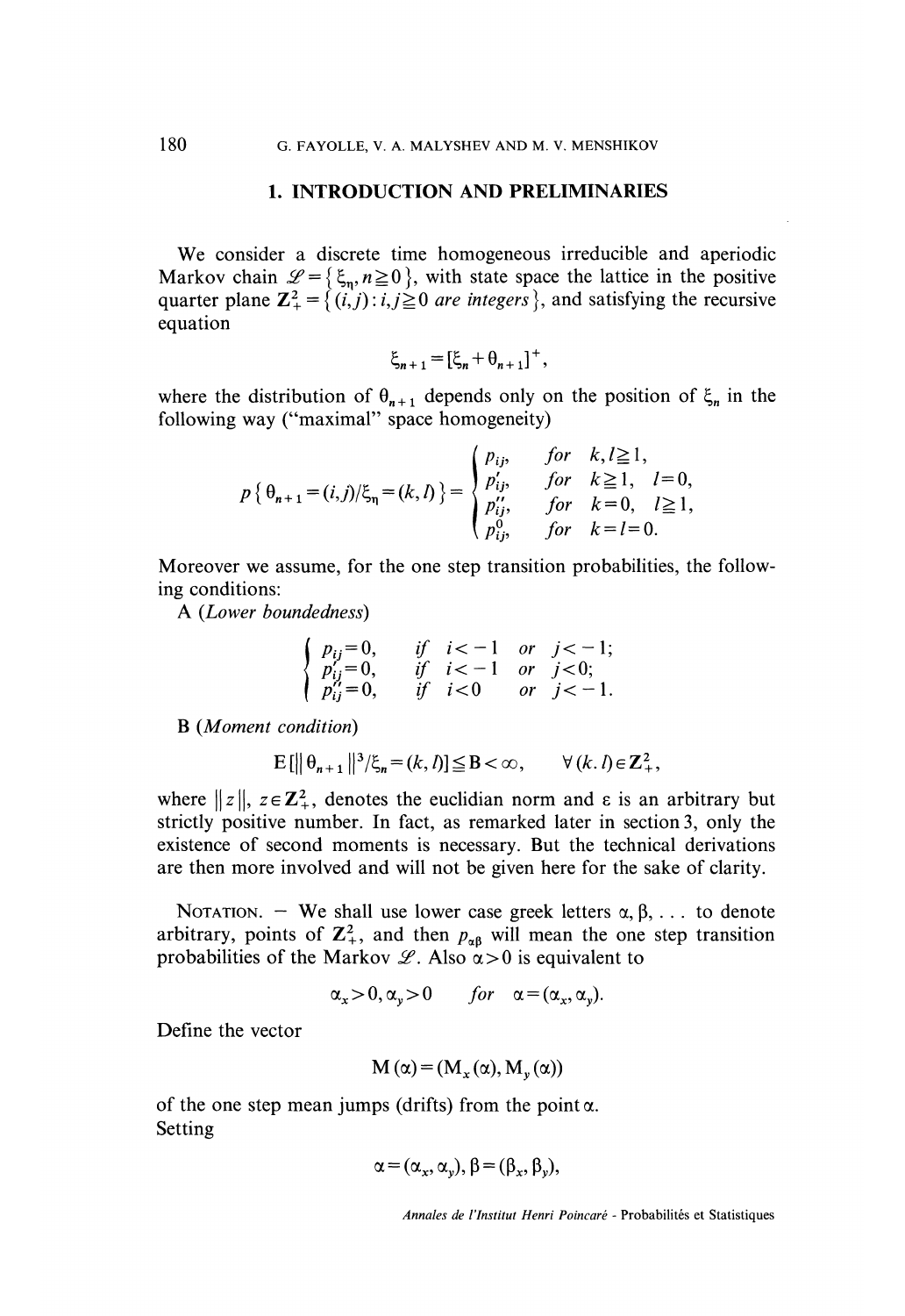we have

 $\mathcal{L}_{\mathrm{in}}$ 

$$
M_x(\alpha) = \sum_{\beta} p_{\alpha\beta} (\beta_x - \alpha_x),
$$
  

$$
M_y(\alpha) = \sum_{\beta} p_{\alpha\beta} (\beta_y - \alpha_y).
$$

Condition B ensures the existence of  $M(\alpha)$ , for all  $\alpha \in \mathbb{Z}_+^2$ . By the homogeneity condition A, only 4 different drift vectors take place:

$$
M(\alpha) = \begin{cases} M, & \text{for } \alpha = (\alpha_x, \alpha_y) > 0, \\ M', & \text{for } \alpha = (\alpha_x, 0), \\ M'', & \text{for } \alpha = (0, \alpha_y), \\ M_0, & \text{for } \alpha = (0, 0). \end{cases} \alpha_y > 0;
$$

*Remark.*  $-$  (i) all our results will be valid if one changes arbitrarily a finite number of transition probabilities.

(ii) given  $\xi_n = \alpha$ , the components of  $\theta_{n+1}$  might be taken bounded from below not by  $-1$ , but by some arbitrary number  $-K>-\infty$  provided

. first, that we keep the maximal homogeneity for the drift vectors  $M(\alpha)$  introduced above (*i. e.* 4 of them only are different);

. secondly, that the second moments and the covariance of the one step jumps inside  $\mathbb{Z}_+^2$  (*i.e.* from any point  $\alpha > 0$ ) are maintened constant. These last facts will emerge more clearly in the course of the study.

The classification problem for these random walks was studies first in [1] and, in the case of bounded jumps, completely solved except for the case  $M=0$ . This was generalized later, in many papers, for unbounded jumps [3,4,5,11,14].

Nothing was precisely known for the case  $M=0$ , up to now, and, in fact, this problem in many aspects is of a very different nature. In particular, intuition does not give us the evidence that the random walk can exhibit an ergodic behaviour when  $M = 0$ .

To the author's knowledge, there exist at least 3 methods which would allow to solve some particular cases of the problem:

1. The analytic approach [8]. Now there are only some preliminary results into this direction.

2. The semi-analytic approach, using well-known explicit results about one-dimensional random walks. E. g. when the random walks inside the quarter-plane is the "composition" of independent random walks along both axis, then it is easy to prove that the mean time to reach the boundary is infinite and thus, for any parameters  $p'_{ij}, p''_{ij}$ , the chain is not ergodic when  $M=0$ .

3. The method of Lyapounov functions. It seems to be the most general approach and we use it here.

4. It is also worth mentioning a pure martingale method used in (14).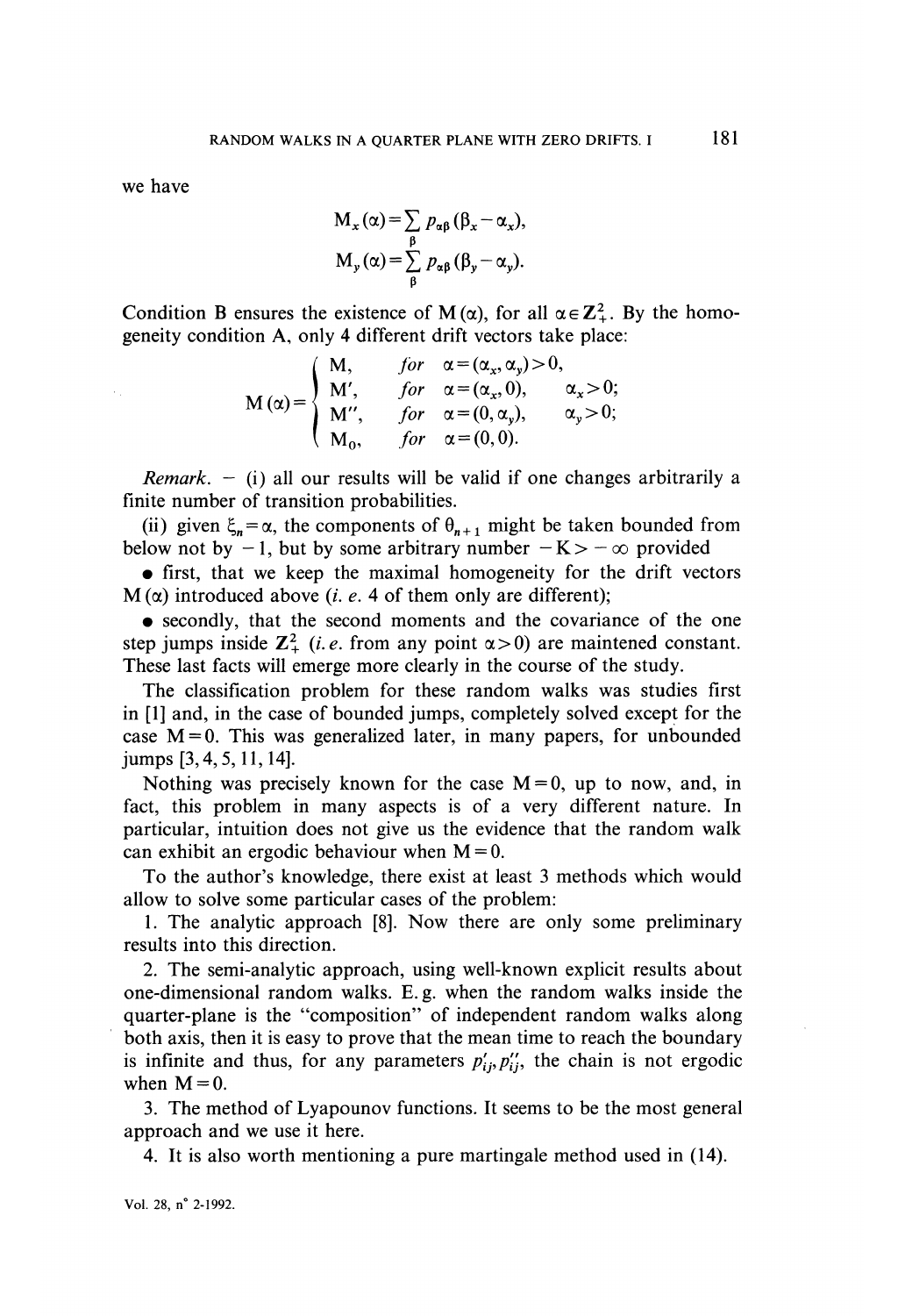One of the main differences between the cases  $M \neq 0$  and  $M = 0$  is the following: the case  $M \neq 0$  is in a sense locally linear and  $M = 0$  is locally quadratic. The local second order effects are well caught by quadratic Lyapounov functions first introduced in [5]. But the global Lyapounov function is not quadratic and this causes additional difficulties. There are some general questions about constructive criteria of ergodicity, nonergodicity etc. We tried unsuccessfully to use the existing criteria for non ergodicity. They all seem to work only either for I-dimensional problems or for linear functions. One of our difficulties was to find a completely new one. We give it in section 2. We do not known whether it could be essentially generalized, but it allows to get the complete solution in our case.

For  $M=0$ , we get the ergodicity conditions in terms of the second moments and the covariance of the one-step jumps inside  $\mathbb{Z}_+^2$ ,



 $Fig. 1$ 

and of the angles (counter clockwise oriented)  $\varphi_x$ ,  $\varphi_y$  (see Fig. 1).

Here  $\varphi_x$  is the angle between M' and the negative x-axis,  $\varphi_y$  is the angle

between M" and negative y-axis. So, if  $\varphi_x \neq \frac{\pi}{2}$  and  $\varphi_y \neq \frac{\pi}{2}$ , then

$$
tg \varphi_x = -\frac{M'_y}{M'_x}, \qquad tg \varphi_y = -\frac{M''_x}{M''_y}.
$$

THEOREM  $1.1. - If$  at least one of the following 4 conditions holds

(i)  $\varphi_x > \frac{\pi}{2}$ , (ii)  $\varphi_y > \frac{\pi}{2}$ , (iii)  $\varphi_x = \frac{\pi}{2}, \varphi_y \neq 0,$ 

Annales de l'Institut Henri Poincaré - Probabilités et Statistiques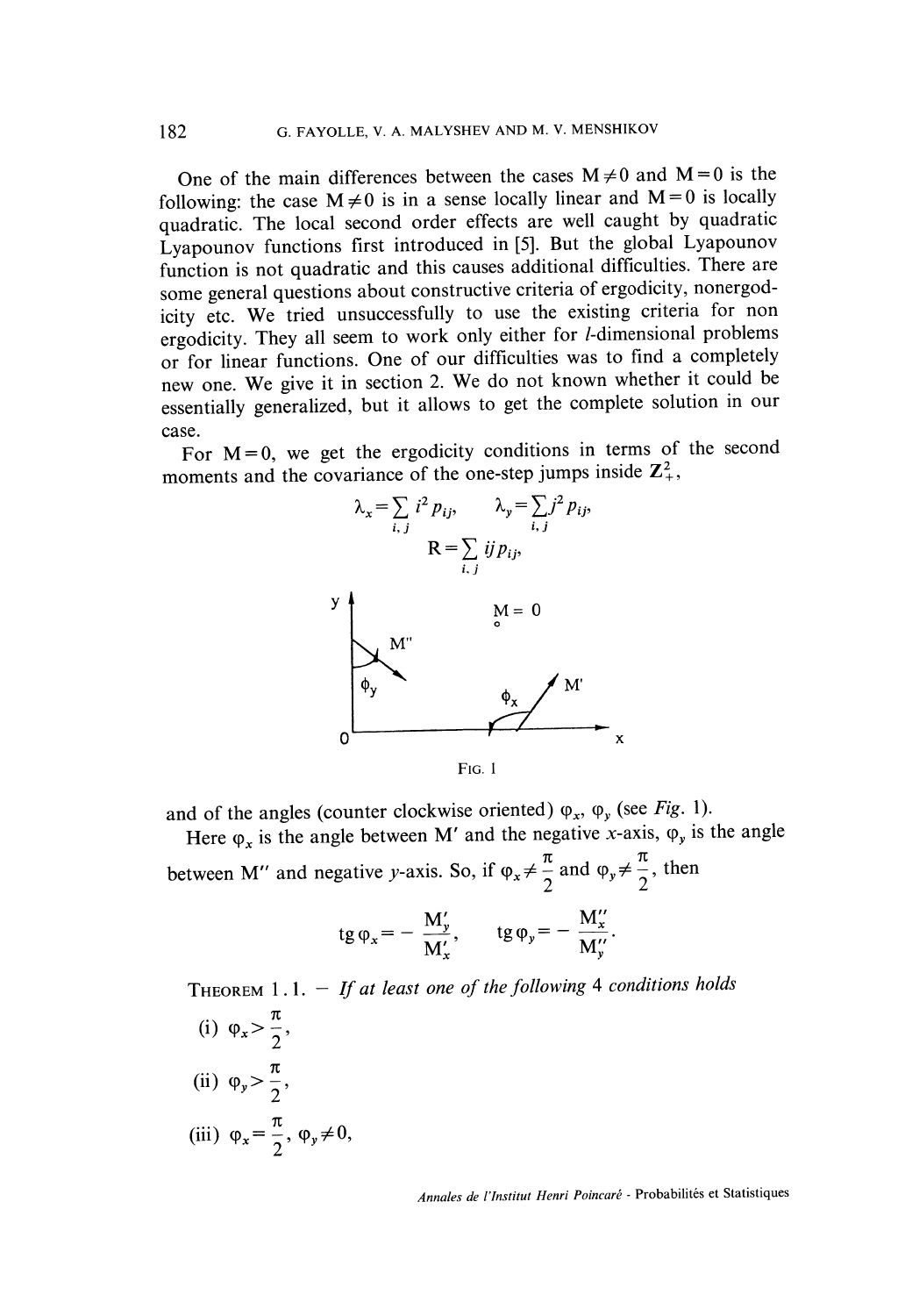(iv) 
$$
\varphi_y = \frac{\pi}{2}, \varphi_x \neq 0,
$$

then the random walk  $\mathscr L$  is not ergodic.

If 
$$
\varphi_x
$$
,  $\varphi_y < \frac{\pi}{2}$ , then the random walk  $\mathscr{L}$  is ergodic if

$$
\lambda_x \tg \varphi_x + \lambda_y \tg \varphi_y + 2 \Re \equiv -\lambda_x \frac{M'_y}{M'_x} - \lambda_y \frac{M''_x}{M''_y} + 2 \Re < 0. \tag{1.1}
$$

and non ergodic if

$$
\lambda_x \tg \varphi_x + \lambda_y \tg \varphi_y + 2R > 0. \tag{1.2}
$$

Moreover if (1.2) holds together with  $\varphi_x + \varphi_y < \frac{\cdot}{2}$ , then the random walk

is null recurrent.

Remark 1: It follows easily from the statement of the theorem that the mean first entrance time of  $\mathscr L$  into the boundary, when starting from some arbitrary point  $\alpha > 0$  at finite distance, is finite (resp. infinite) if  $R < 0$ (resp.  $R > 0$ ), since in this case the vectors M' and M'' can be properly chosen to satisfy  $(1.1)$  [resp.  $(1.2)$ ]. The exact value of this mean first entrance time was obtained in [14] and could also be easily derived from our study.

*Remark* 2.  $-$  It is clear from the formulation of the theorem that we do not consider the cases when either  $\varphi_x = \frac{\pi}{2}$ ,  $\varphi_y = 0$  or  $\varphi_y = \frac{\pi}{2}$ ,  $\varphi_x = 0$ . Also, we miss the case

$$
\lambda_x \tg \varphi_x + \lambda_y \tg \varphi_y + 2 R = 0.
$$

The proof will be given in section 3.

Remark 3. - There are intimate connections with a series of papers (see for example [15, 16]). Nonetheless these connections are not immediate and deserve a separate discussion.

### 2. GENERAL CRITERIA FOR THE NULL RECURRENCE OF COUNTABLE MARKOV CHAINS

Let us consider a discrete time homogeneous Markov chain  $\mathscr L$  with a countable state space  $X = \{x_n\}$ ,  $n = 1, 2, \ldots$  The one step transition probabilities are denoted by  $q_{x_i x_j}$ .  $\mathcal{L}$  is assumed to be irreducible and aperiodic. Let  $\xi_n$  be the state of  $\mathcal{L}$  at time *n*.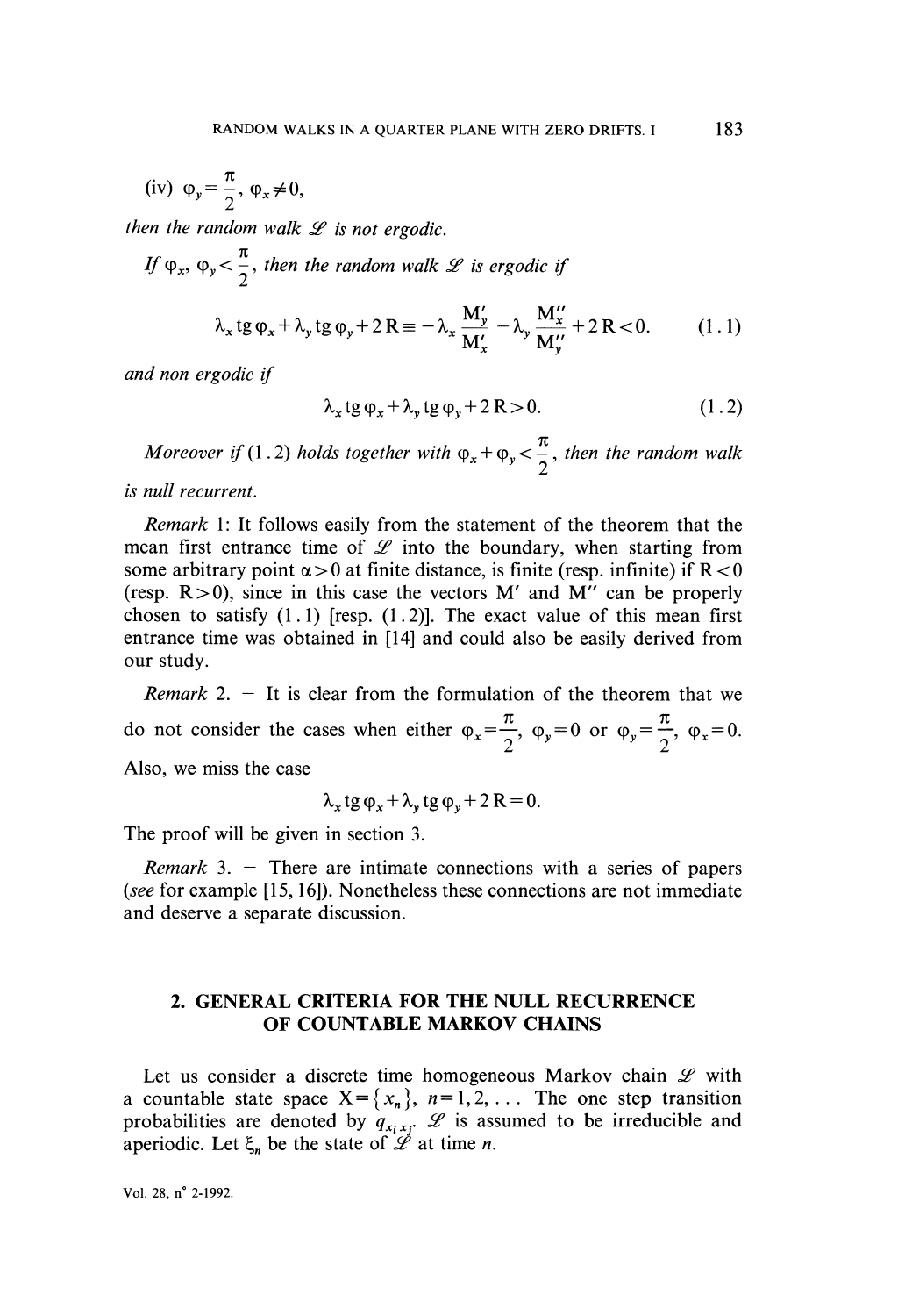In this section, we recall some known criteria for recurrence, ergodicity and non ergodicity which will be used in the sequel. Meanwhile, theorem 2. 5 is completely new and enables us to get explicit results in section 2.

THEOREM 2.1. - For the irreducible Markov chain  $\mathscr L$  to be recurrent, it is sufficient there exists a positive function  $f(x)$ ,  $x \in X$ , such that

$$
E[f(\xi_{m+1}) - f(\xi_m)/\xi_m = x_i] \leq 0, i \notin A, f(x_i) \to \infty
$$

when  $i \rightarrow \infty$ , and A is a finite set.

 $Proof. - See [7].$ 

THEOREM 2.2 (Foster). - An irreducible aperiodic Markov chain  $\mathscr L$  is ergodic if and only if there exist a positive function  $f(x)$ ,  $x \in X$ ,  $\varepsilon > 0$  and a finite set A such that

$$
\mathcal{E}(f(\xi_{m+1})-f(\xi_m)/\xi_m=x_i) \leq -\varepsilon, \qquad i \notin \mathcal{A},
$$
  
 
$$
\mathcal{E}(f(\xi_{m+1})/\xi_m=x_i) < \infty, \qquad i \in \mathcal{A}.
$$

*Proof.*  $-$  *See* [10]. For non trivial generalisations of this criterion, see [2].

THEOREM 2.3. - For an irreducible Markov chain  $\mathscr L$  to be non ergodic, it is sufficient that there exist a function  $f(x)$ ,  $x \in X$ , and constants c, m such that:

1.  $E(f(\xi_{n+1})-f(\xi_n)/\xi_n=x)\geq 0$ , for every n, all  $x \in \{x : f(x) > c\}$ , where the sets  $\{x : f(x) > c \}$  and  $\{x : f(x) \le c \}$  are non empty.

2.  $E(|f(\xi_{n+1})-f(\xi_n)|/\xi_n = x) \leq m$  for every n,  $x \in X$ .

Under the stronger condition

$$
\left|f(\xi_{n+1})-f(\xi_n)\right|\leq\mathcal{D},
$$

with probability 1, for some fixed constant  $\mathcal{D}, 0 < \mathcal{D} < \infty$ , this theorem was first proved in [9].

*Proof.* - In its present form, it was apparently given in [12], by using explicitly the Markov context. It seems interesting here to point out that it is in fact a direct consequence of the following general

THEOREM 2.4.  $-$  Let us consider an arbitrary sequence of random variables  $(S_n)$ ,  $n \geq 0$ . Let  $\mathcal{F}_n$  the  $\sigma$ -algebra generated by  $S_0, S_1, \ldots, S_n$ , where  $S_0$  will be taken constant with probability one (this does not restrict the generality). Let  $\tau$  be the following  $\mathscr{F}_n$ -stopping time, C being a real constant,

$$
\tau = \inf \{ n > 0, S_n < C/S_0 \geq C \}.
$$

Introduce the stopped sequence

$$
\widetilde{S}_n = S_{n \wedge \tau},
$$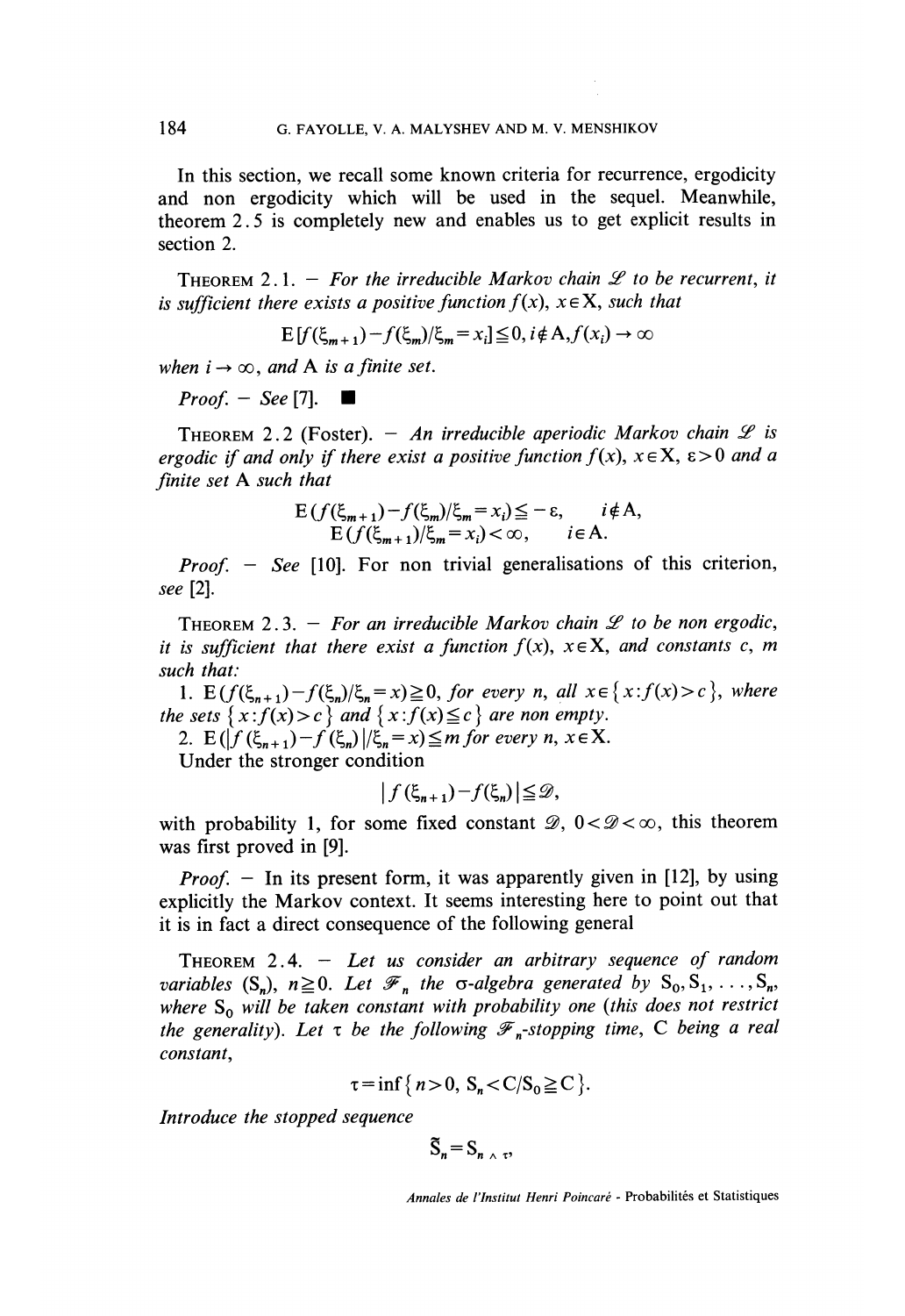where

$$
n \wedge \tau = \begin{cases} n, & \text{if} \quad n \leq \tau \\ \tau, & \text{if} \quad n > \tau, \end{cases}
$$

Suppose that, for  $n \geq 1$ ,

$$
E(\tilde{S}_n | \mathcal{F}_{n-1}) \ge \tilde{S}_{n-1}, \text{ a.s.,}
$$
\n(2.1)  
\n
$$
E(|\tilde{S}_n - \tilde{S}_{n-1}| / \mathcal{F}_{n-1}) \le M, \text{ a.s.,}
$$
\n(2.2)

$$
E(|S_n - S_{n-1}|/\mathscr{F}_{n-1}) \leq M, a.s.,
$$

Then  $E(\tau) = \infty$ .

 $E$ 

*Proof:* For all  $k \ge 1$ , we get from (2.2)

$$
(|\tilde{S}_k - \tilde{S}_{k-1}|) = E(E(|\tilde{S}_k - \tilde{S}_{k-1}|/\mathscr{F}_{k-1})) \le MP(\tau > k-1)
$$

Thus, for any *n*, *l*,  $1 \le l \le n$ ,

$$
E(|\tilde{S}_n - \tilde{S}_l|) = E\left(\left|\sum_{k=l+1}^n |\tilde{S}_k - \tilde{S}_{k-1}|\right)\right)
$$
  

$$
\leq \sum_{k=l+1}^n E(|\tilde{S}_k - \tilde{S}_{k-1}|) \leq M \sum_{k=l+1}^n P(\tau \geq k), \quad (2.3)
$$

whence, immediately,

$$
E(|\tilde{S}_n|) \le M \sum_{k=1}^n P(\tau > k) + S_0.
$$
 (2.4)

Assume  $E(\tau) < \infty$ . Then, from (2.3), (2.4) and Cauchy's criterion, it follows that  $\tilde{S}_n$  is a submartingale converging almost surely (a.s.) and in  $L_1$ . [The convergence a.s. is here obvious since, by the hypothesis,

$$
P(\tau < \infty) = 1 \text{ and thus } \tilde{S}_n = S_{n \wedge \tau} \stackrel{a.s.}{\rightarrow} S_{\tau}]. \text{ Thus we have}
$$

$$
E(S_{\tau}) = \lim_{n \to \infty} E(\tilde{S}_n) \ge E(S_0) \ge C.
$$

But, by the definition of  $\tau$ ,  $E(S_n) < C$ , which yields a contradiction. Hence  $E(\tau) = \infty$  and the proof of theorem 2.4 is concluded.

The proof of theorem 2. 3 becomes now straightforward, by choosing

$$
\tau = \inf \{ n > 0, f(\xi_n) \le c / f(\xi_0) > c \},
$$

 $\xi_0$  being taken constant, and

$$
S_n = f(\xi_{n \wedge \tau}), \qquad S_0 = f(\xi_0).
$$

The proof of theorem 2.3 is concluded.  $\blacksquare$ 

One of our main results is the following

THEOREM 2.5. - For an irreducible Markov chain  $\mathscr L$  to be null recurrent, it is sufficient that there exist two functions  $f(x)$  and  $\varphi(x)$ ,  $x \in X$ , and a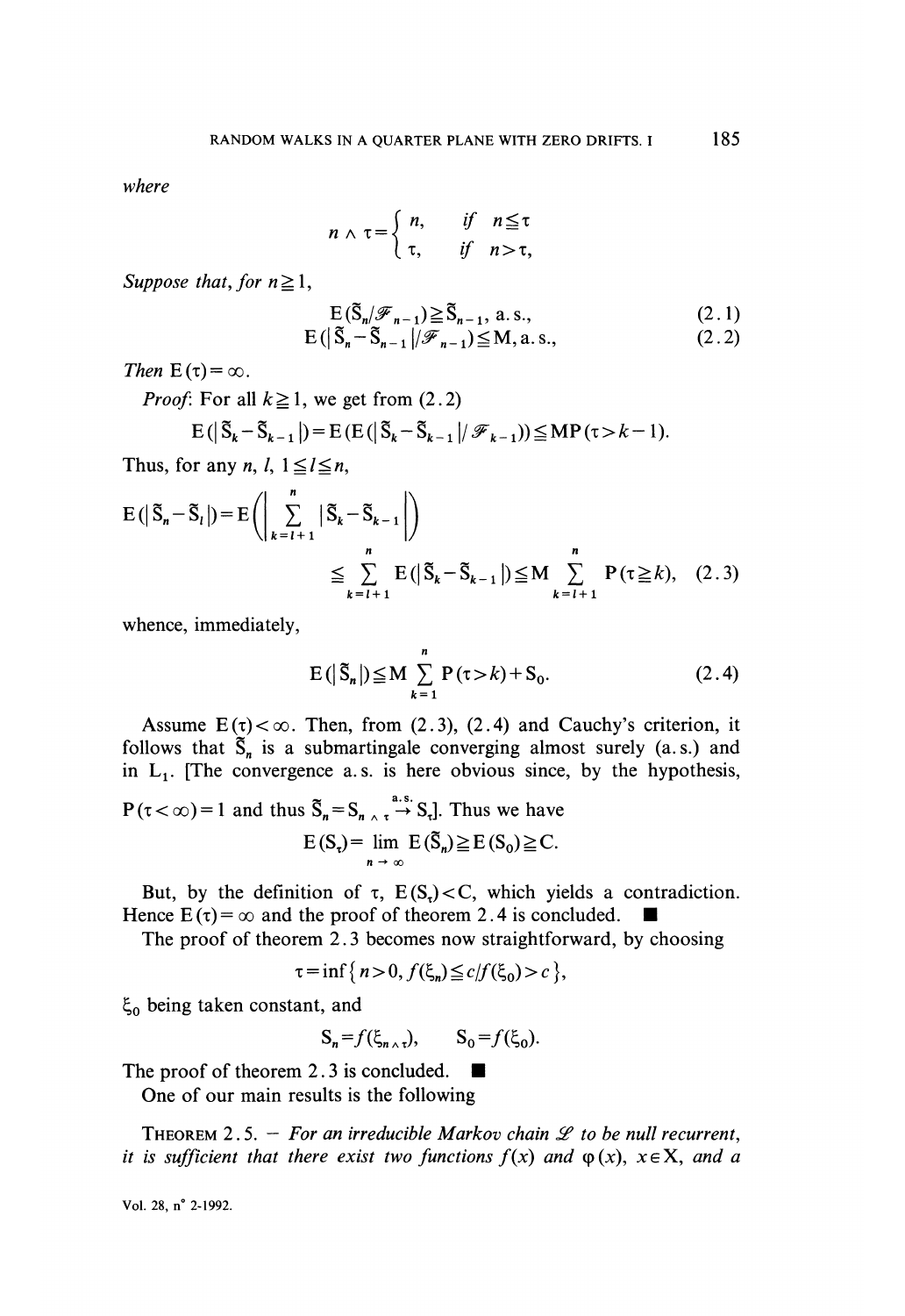finite subset  $A \in X$ , such that the following conditions hold: 1.  $f(x) \geq 0$ ,  $\varphi(x) \geq 0$ ,  $\forall x \in X$ ;

2. For some positive  $\alpha$ ,  $\gamma$ ,  $\varepsilon$ , with  $0 < \varepsilon \leq \alpha$  and  $1 \leq \alpha \leq 2$ ,

$$
f(x) \leq \gamma (\varphi(x))^{\alpha - \varepsilon}, \qquad \forall x \in X;
$$

3.  $\phi(x_i) \rightarrow \infty$ , for  $i \rightarrow \infty$ .

$$
\sup_{x \notin A} f(x) > \sup_{x \in A} f(x);
$$

4. (a)  $E[f(\xi_{n+1})-f(\xi_n)/\xi_n=x] \geq 0, \forall x \notin A;$ (b)  $E[\varphi(\xi_{n+1}) - \varphi(\xi_n)/\xi_n = x] \le 0, \forall x \notin A;$ <br>(c)  $\sup E[|\varphi(\xi_{n+1}) - \varphi(\xi_n)/\xi_n = x] = C < \infty.$  $x \in X$ 

Proof. - Let us suppose that such functions exist. Conditions 1, 3 and 4*b* on  $\varphi$  (x) show immediately, by using theorem 4.1, that  $\mathscr L$  is recurrent. We shall now assume that  $\mathscr L$  is ergodic and then come to a contradiction, thus proving the null recurrence.

Let us denote

$$
a_n = \varphi(\xi_n), \qquad b_n = f(\xi_n),
$$
  
\n
$$
\tau = \inf \{ n > 0, \xi_n \in A/\xi_0 \notin A \},
$$
  
\n
$$
\tilde{a}_n = a_{n \wedge \tau}, \qquad \tilde{b}_n = b_{n \wedge \tau}.
$$

Since  $\mathcal{L}$  is assumed to be ergodic,  $E(\tau) < \infty$ .

It will be convenient throughout this study to choose  $\xi_0$  to be a constant such that  $\xi_0 \notin A$ . The two following auxiliary lemmas will be useful for us.

LEMMA 2.6. - Let  $\beta_n$ ,  $n \ge 1$ , be a sequence of random variables such that  $\beta_n \rightarrow \beta$  a.s. and

 $E|\beta_n|^{\tau} \leq c, \quad \forall n \geq 0, \text{ for some } c, r > 0.$ 

Then, for any  $s, 0 \leq s < r$ ,

$$
\lim_{n \to \infty} E |\beta_n - \beta|^s \to 0,
$$

and, in particular,

$$
\lim_{n \to \infty} E |\beta_n|^s = E |\beta|^s.
$$

*Proof.*  $-$  This is a classical result. See for instance [13].

LEMMA 2.7. - Let the  $S_n$ 's of theorem 2.4 be now positive random variables and  $\tau$  an arbitrary  $\mathcal{F}_n$ -stopping time. If, for all  $n \geq 1$  and  $\alpha$ ,  $\epsilon$  real numbers such that  $1 \le \alpha \le 2$ ,  $0 < \varepsilon \le \alpha$ ,

$$
E\left(\widetilde{S}_{n+1} - \widetilde{S}_n/\mathscr{F}_n\right) \leq 0, \quad a.s. \tag{2.5}
$$

Annales de l'Institut Henri Poincaré - Probabilités et Statistiques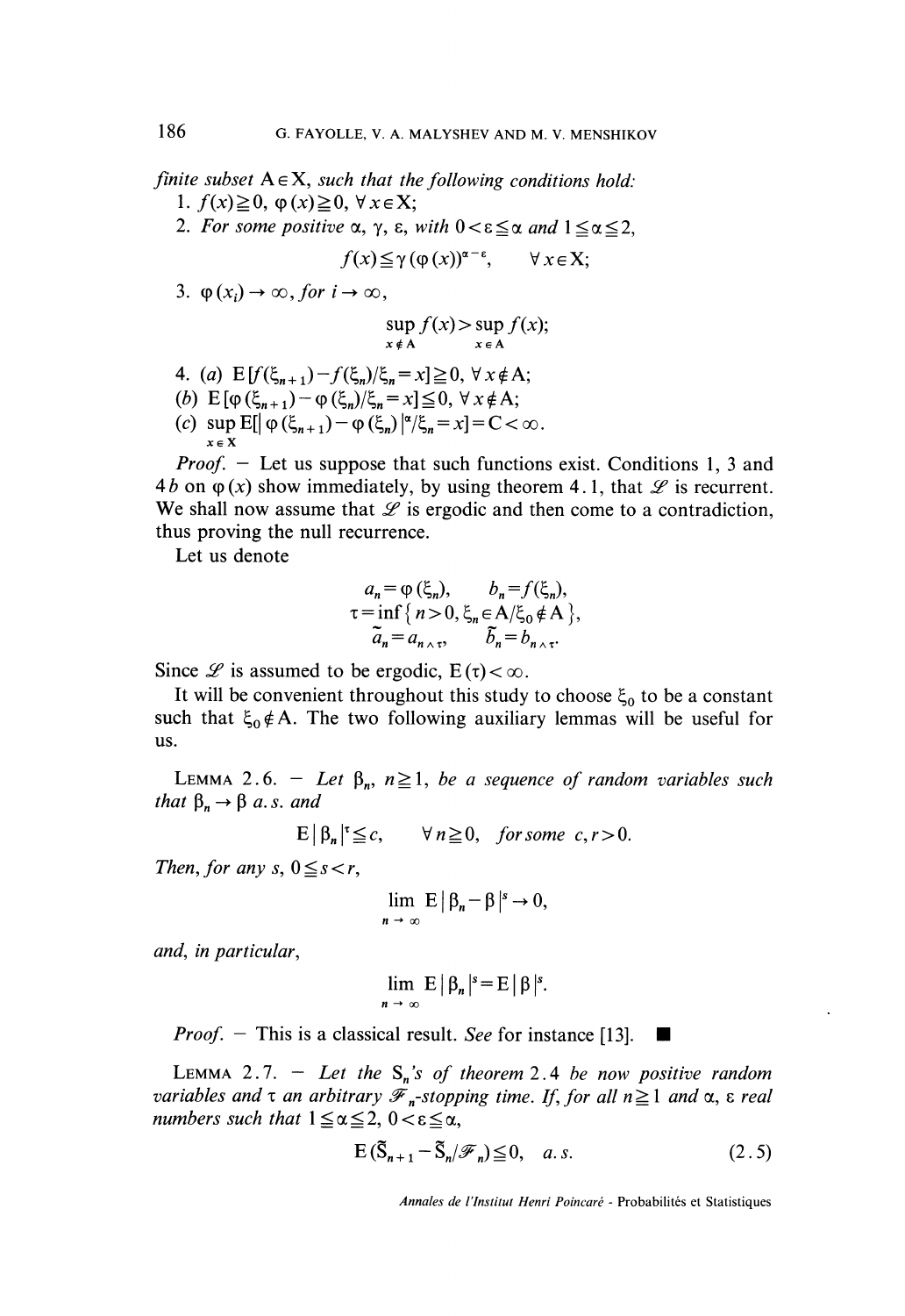$$
E(|\tilde{S}_{n+1} - \tilde{S}_n|^{\alpha} / \mathcal{F}_n) \leq M, \quad a.s.
$$
\n
$$
E(\tau) < \infty,
$$
\n(2.6)

then

$$
\sup_{n} E(\tilde{S}_n^{\alpha}) < \infty, \tag{2.7}
$$

$$
\tilde{S}_n^{\alpha-\epsilon} \stackrel{L_1}{\to} S_\tau^{\alpha-\epsilon}.\tag{2.8}
$$

Proof. - Define

$$
\Delta \widetilde{\mathbf{S}}_n = \widetilde{\mathbf{S}}_{n+1} - \widetilde{\mathbf{S}}_n
$$

The following estimate takes place, from Taylor's formula,

$$
\tilde{S}_{n+1}^{\alpha} - \tilde{S}_n^{\alpha} = \alpha \Delta \tilde{S}_n (\tilde{S}_n + \theta_n \Delta \tilde{S}_n)^{\alpha - 1},
$$
\n(2.9)

where  $0 < \theta_n < 1$ ,  $\forall n \ge 0$ .

The right member of  $(2.9)$  can be rewritten as

$$
\alpha \tilde{S}_n^{\alpha-1} \Delta \tilde{S}_n + \alpha \tilde{S}_n^{\alpha-1} \Delta \tilde{S}_n \left[ \left( 1 + \frac{\theta_n \Delta \tilde{S}_n}{\tilde{S}_n} \right)^{\alpha-1} - 1 \right] \leq \alpha \tilde{S}_n^{\alpha-1} \Delta \tilde{S}_n + \alpha \left| \Delta \tilde{S}_n \right|^\alpha,
$$

where we have used the elementary inequalities

$$
|1+v|^q \le 1+v^q,
$$
  
\n
$$
|1-v|^q \ge 1-v^q, \quad \forall q, 0 \le q \le 1, \quad \forall v \ge 0.
$$

Thus taking conditional expectation in  $(2.9)$  and using  $(2.5)$  and  $(2.6)$ , we get

$$
E\left[\tilde{S}_{n+1}^{\alpha} - \tilde{S}_{n}^{\alpha}/\mathscr{F}_{n}\right] \leq \alpha M 1_{\{\tau > n\}}, a.s. \tag{2.10}
$$

where  $\mathbf{1}_{\mathbf{A}} = \begin{cases} 1 \\ 0 \end{cases}$  $\int 1$  if A is true,  $\begin{pmatrix} 0 & \text{otherwise.} \end{pmatrix}$ 

It follows from (2.10) that

$$
E(\tilde{S}_{n+1}^{\alpha}) \leq \alpha M \sum_{k=0}^{n} P(\tau > k) + S_0^{\alpha} = \alpha ME(\tau) + S_0^{\alpha},
$$

The finiteness of  $E(\tau)$  yields (2.7). The convergence in  $L_1$  of  $S_n^{\alpha-\epsilon}$  to is now a direct consequence of lemma 2.6, since  $S_n$  is a positive supermar-

tingale and  $\tilde{S}_n \stackrel{a.s.}{\rightarrow} S_{\tau}$ .

Lemma 2. 7 is proved..

Let us return, to the proof of the theorem. Since A is a finite set,

$$
\sup_{x \in A} \varphi(x) < \infty, \qquad \sup_{x \in A} f(x) < \infty.
$$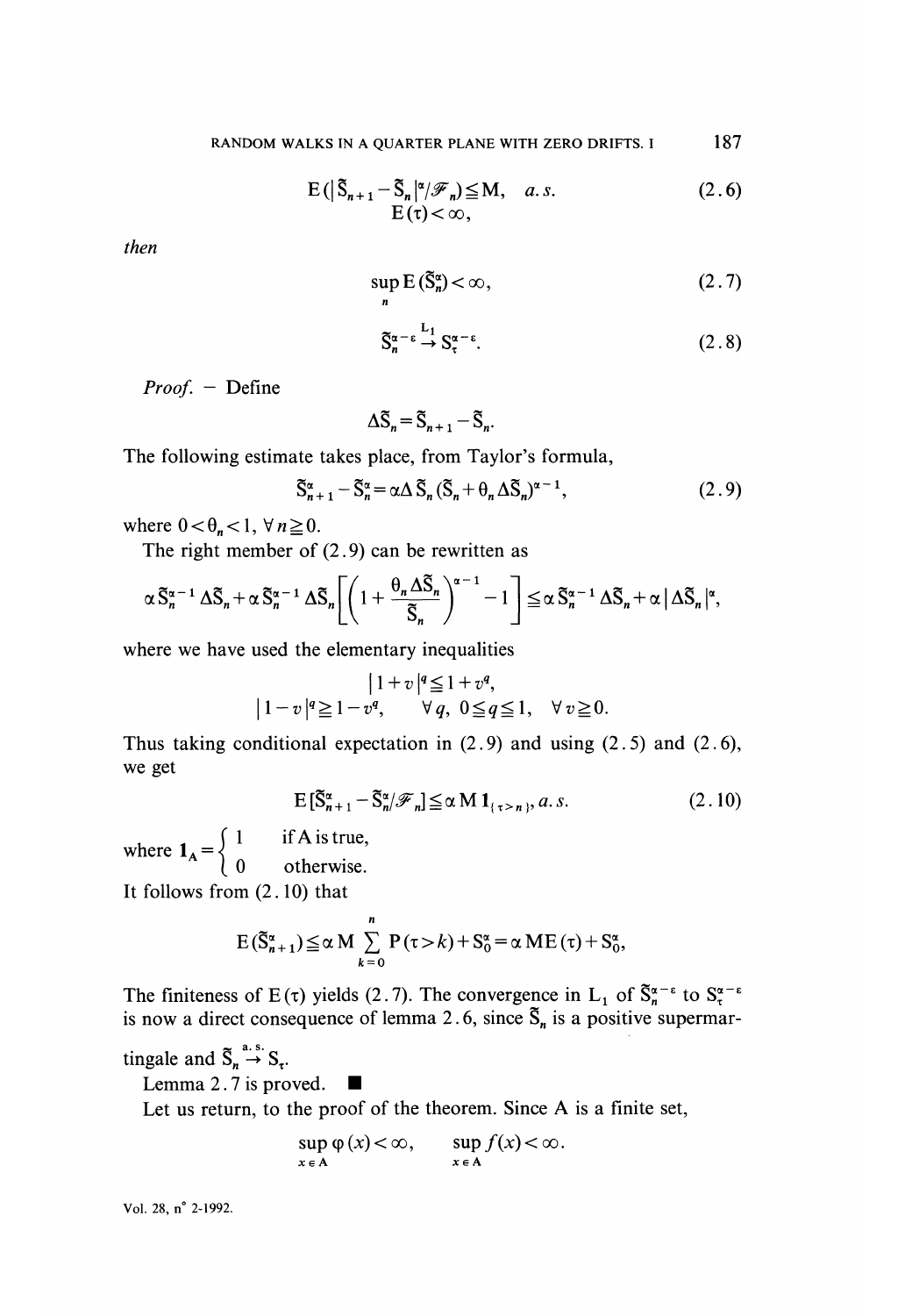Since  $\mathscr L$  is assumed to be ergodic. P ( $\tau < \infty$ ) = 1 and there exist two random variables  $\tilde{a}$  and  $\tilde{b}$  such that

$$
\tilde{a}_n^{\alpha-\epsilon} = \varphi^{\alpha-\epsilon} (\xi_{n \wedge \tau}) \stackrel{\text{a.s.}}{\to} \tilde{a}, \qquad 0 \le \tilde{a} \le \sup_{x \in A} \varphi_x^{\alpha-\epsilon},
$$

$$
\tilde{b}_n = f(\xi_{n \wedge \tau}) \stackrel{\text{a.s.}}{\to} \tilde{b}, \qquad 0 \le \tilde{b} \le \sup_{x \in A} f(x).
$$

Moreover, lemmas 2.6 and 2.7 entail that the r. v.'s  $\tilde{a}_n^{\alpha-\epsilon}$  are uniformly integrable and converge to  $\tilde{a}$  in the L<sub>1</sub>-sense. Using condition 2 of theorem 2. 5, we have

$$
\widetilde{b}_n = f(\xi_{n} \wedge \tau) \leq \gamma \widetilde{a}_n^{\alpha - \epsilon}.
$$

Thus the family  $(\tilde{b}_n)$ ,  $n \ge 0$ , dominated by a uniformly integrable family, is also uniformly integrable, This shows that  $\tilde{b}$  is the L<sub>1</sub>-limit of  $\tilde{b}_n$  and

$$
\lim_{n \to \infty} E \, \tilde{b}_n = E \, \tilde{b} \leq \sup_{x \in A} f(x) \tag{2.11}
$$

On the other hand, condition 4a shows that  $\tilde{b}_n$  is a submartingale and

$$
E[\tilde{b}_n/\xi_0 = i] \ge f(\xi_0) = f(i), \qquad \forall i \notin A, \quad \forall n \ge 0. \tag{2.12}
$$

From condition 3, we can choose  $i$  so that

$$
f(i) > \sup_{x \in A} f(x)
$$

Doing so, we get from the estimate  $(2.11)$ , which does not depend on the initial position  $\xi_0$ ,

$$
\lim_{n \to \infty} E(\tilde{b}_n/\xi_0 = i) \leq \sup_{x \in A} f(x),
$$

and this last inequality contradicts (2.12). Thus necessarily  $E(\tau) = \infty$  and the proof of theorem 2.5 is completed.  $\blacksquare$ 

### 3. PROOF OF THE MAIN RESULT (THEOREM 1.1)

Let us introduce the linear function  $\varphi : R^2_+ \to R_+$ ,

$$
\varphi(x, y) = px + qy, \qquad p > 0, \quad q > 0
$$

We also shall write, for any vector  $\gamma = (x, y)$ 

$$
\varphi(\gamma) \equiv \varphi(x, y).
$$

Annales de l'Institut Henri Poincaré - Probabilités et Statistiques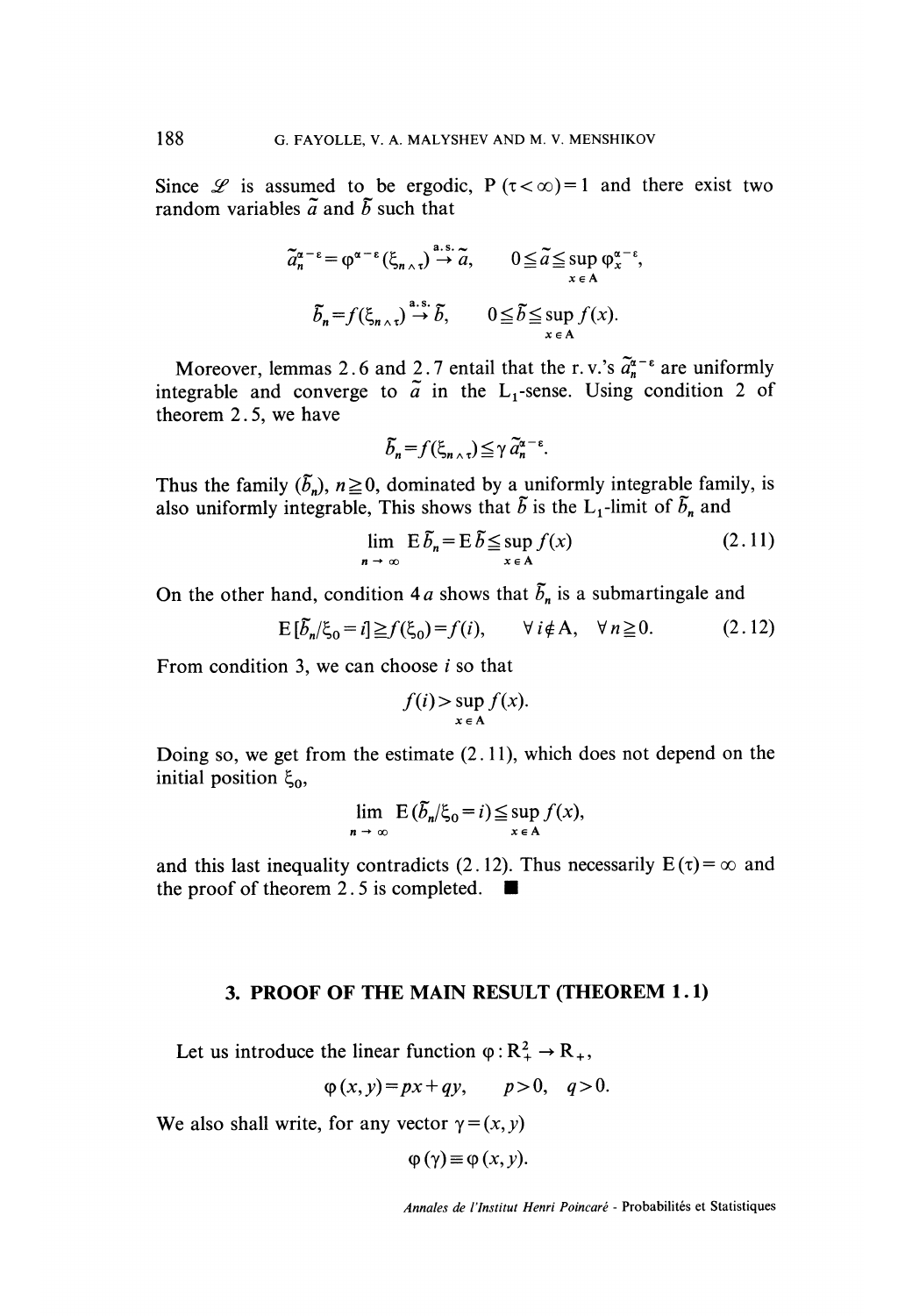LEMMA 3.1. - Let p,  $q>0$ , be such that the vectors M' and M'' have the following properties (see Fig. 2)

$$
\begin{cases}\n\varphi(M') = p M'_x + q M'_y \ge 0, \\
\varphi(M'') = p M''_x + q M''_y \ge 0.\n\end{cases}
$$
\n(3.1)

Then, for all  $(x, y) \in \mathbb{Z}_{+}^{2}$ ,  $(x, y) \neq (0, 0)$ ,

$$
E[\varphi(\xi_{n+1})/\xi_n = (x, y)] \ge \varphi(x, y),
$$
\n(3.2)

i. e.  $\varphi$  ( $\xi$ ) is a positive submartingale.

*Proof.*  $-$  Immediate by using the linearity of  $\varphi$  and the fact that

 $M = (M_{\star}, M_{\star}) = (0, 0)$ for  $x, y>0$ .

We claim that the conditions of lemma 3.1 hold in each of the cases  $(i)$ - $(iv)$  of theorem 1.1. They are also valid in the case (a)

$$
\phi_x \!<\! \frac{\pi}{2}, \qquad \phi_y \!<\! \frac{\pi}{2}, \qquad \phi_x \!+\! \phi_y \!\geqq\! \frac{\pi}{2},
$$

which yields

$$
M'_{x} M''_{v} - M'_{v} M''_{x} \leq 0. \qquad (3.3)
$$

LEMMA 3.2. - If, for the random walk  $\mathcal{L}$ , the conditions of lemma 3.1 are fulfilled, then  $\mathscr L$  is not ergodic.

*Proof.*  $-$  It is a direct consequence of theorem 2.3. It is worth mentioning that this result holds under the mere assumption.

 $\mathbb{E}[\|\theta_{n+1}\|/\xi_n = (x, y)] \leq K < \infty$ ,

which is weaker than the condition B stated in section 1.

Let us consider now the case

(b)

$$
\varphi_x + \varphi_y < \frac{\pi}{2}.
$$

Then we have the property opposite to that of lemma 3 .1, since now the vectors M' and M" look inside the simplex bounded by the two positive axis and the line  $px+qy = D$  (see Fig. 3).

It means that there exist  $p>0$ ,  $q>0$ , such that the linear function  $\varphi(x_n, y_n)$  be a positive supermartingale. Thus the random walk  $\mathscr L$  is recurrent. Our goal is to distinguish between positive and null recurrence. To that end, we introduce the following functional of quadratic form

$$
f(x, y) = (ux2 + vy2 + xy)δ, \qquad x, y \in \mathbb{Z}^2_+,
$$

where  $u \ge 0$ ,  $v \ge 0$ ,  $0 < \delta < 1$ .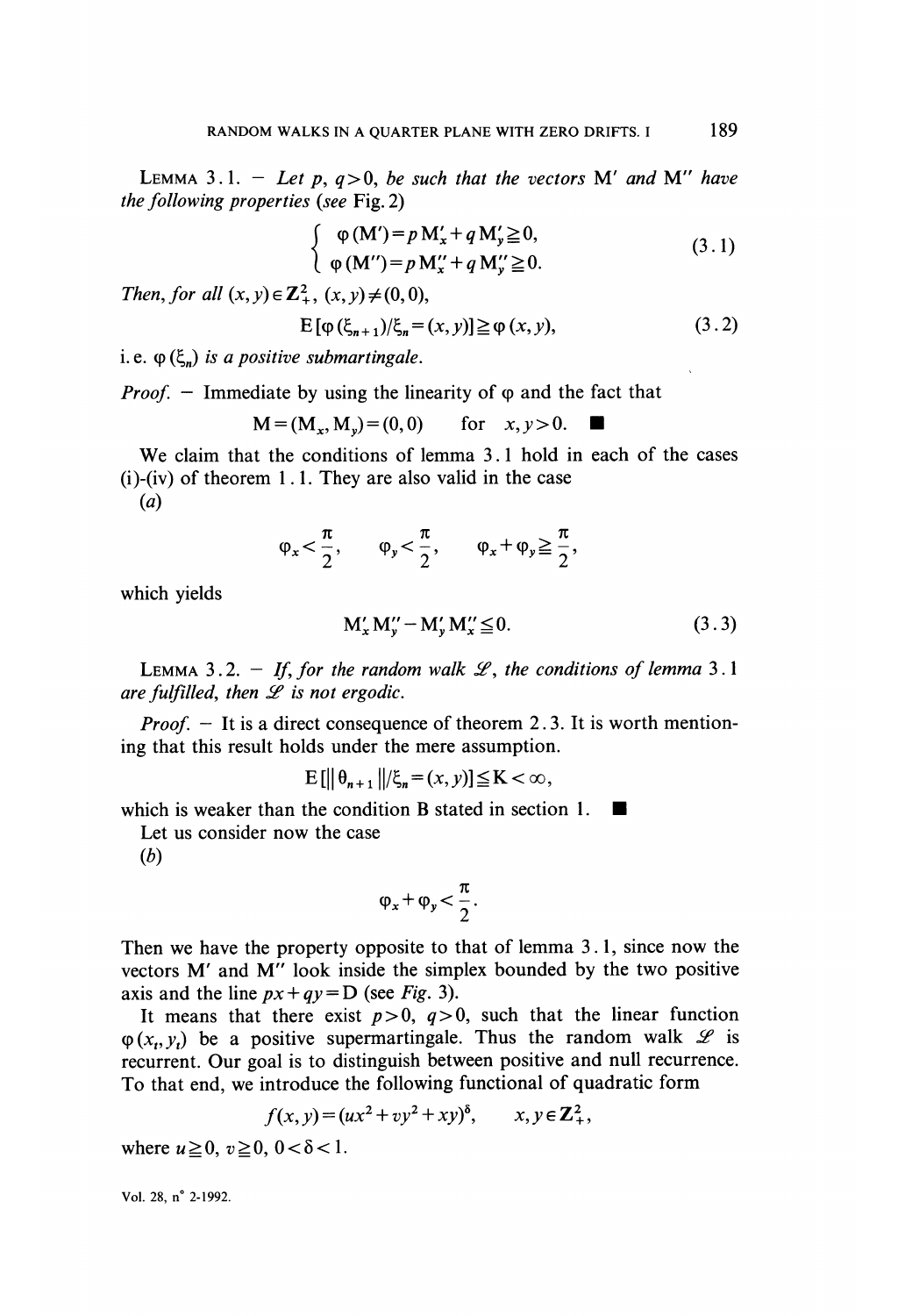

We want to adjust u, v and  $\delta$  to satisfy the conditions of theorem 2.5. Define, for the sake of brevity,

$$
Q(x, y) = ux^{2} + vy^{2} + xy,
$$
  
\n
$$
\Delta Q(x, y) = Q(x + \theta_{x}, y + \theta_{y}) - Q(x, y)
$$
  
\n
$$
= u \theta_{x}^{2} + v \theta_{y}^{2} + \theta_{x} \theta_{y} + (y + 2ux) \theta_{x} + (x + 2vy) \theta_{y},
$$
\n(3.4)

where *(see* section 1),

$$
\theta_{n+1} = (\theta_x, \theta_y)
$$
, given  $\xi_n = (x, y) \ge 0$ ,

in which case, ad libitum,  $f(x, y)$  will be rewritten as  $f(\xi_n)$ . We shall estimate the quantity

$$
H(x, y) \stackrel{\text{def}}{=} E[f(\xi_{n+1}) - f(\xi_n)/\xi_n = (x, y)]
$$
  
=  $E[(Q(x, y) + \Delta Q(x, y))^{\delta} - Q^{\delta}(x, y)]$  (3.5)

LEMMA 3.3. - There exists  $\delta > 0$  and a constant D such that

$$
H(x, y) = \delta Q^{\delta - 1}(x, y) [E(\Delta Q(x, y)) + (\delta - 1) \mathcal{O}(1) + o(1)] \quad (3.6)
$$

for all  $(x, y)$ , such that  $(x^2 + y^2) > D^2$ , where, as usual,  $|\mathcal{O}(z)| < K |z|$  and  $\frac{\partial(z)}{z} \to 0$  as z tends to a given limit. In particular,  $\delta(1)$  means a function which tends to zero when  $D \to \infty$ .

Proof. - From Taylor's formula we have

$$
H(x, y) = E[\Delta Q(x, y) (Q(x, y) + \gamma(x, y) \Delta Q(x, y))^{s-1}]
$$
  
=  $\delta Q^{s-1}(x, y) [E[\Delta Q(x, y)] + \psi(x, y)],$  (3.7)

where  $\gamma(x, y)$  is a random variable such that  $0 < \gamma(x, y) < 1$  (note that  $Q + \gamma \Delta Q \geq 0$  and

$$
\psi(x, y) = E\left[\Delta Q(x, y)\left[\left(1 + \frac{\gamma(x, y) \Delta Q(x, y)}{Q(x, y)}\right)^{\delta - 1} - 1\right]\right].
$$

It suffices to prove  $\psi(x, y) = (\delta - 1) \mathcal{O}(1) + o(1)$ .

(i) Case of bounded jumps. The result is immediate from the definition (3.4), after using  $|(1+z)^{\delta-1}-1|=(\delta-1)~\mathcal{O}(z)$ , for z sufficiently small,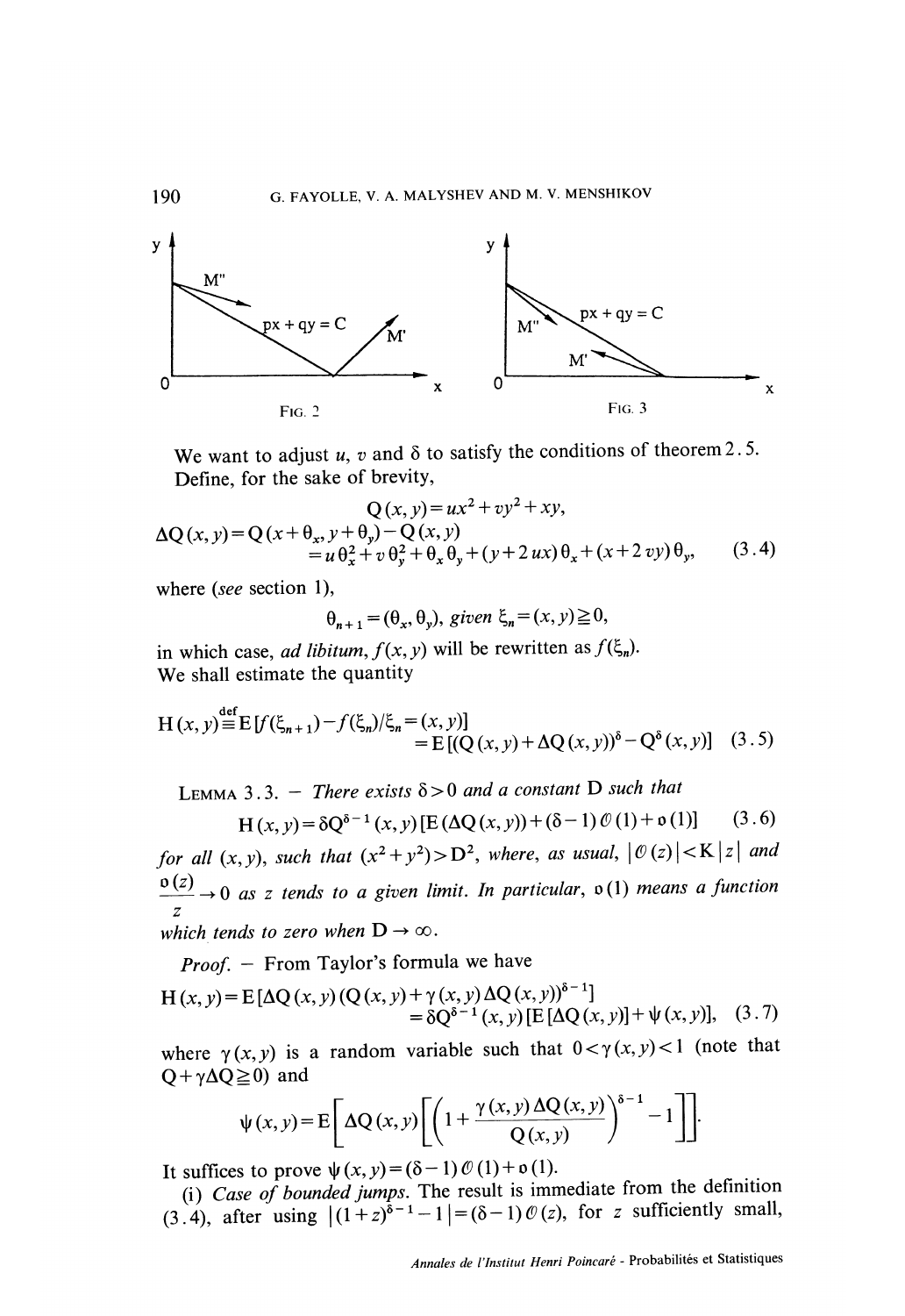since, from the boundedness of the jumps

$$
\frac{\Delta^2 Q(x, y)}{Q(x, y)} < A < \infty, \qquad \forall (x, y) \neq (0, 0).
$$

(ii) Case of unbounded jumps. Let us write  $\psi(x, y)$  under the form

$$
\psi(x, y) = \psi_1(x, y) + \psi_2(x, y),
$$

with

$$
\begin{cases} \psi_1(x, y) = E[\Delta Q(x, y) T(x, y) 1_{\{| \theta_x + \theta_y | \le z\}}], \\ \psi_2(x, y) = E[\Delta Q(x, y) T(x, y) 1_{\{| \theta_x + \theta_y | > z\}}], \end{cases}
$$
(3.8)

where z is some positive real number and

$$
T(x, y) \equiv \left[1 + \frac{\gamma(x, y) \Delta Q(x, y)}{Q(x, y)}\right]^{s-1} - 1.
$$

We have, according to (3.4),

$$
\Delta Q(x, y) = x (2 u \theta_x + \theta_y) + y (2 v \theta_y + \theta_x) + u \theta_x^2 + v \theta_y^2 + \theta_x \theta_y \qquad (3.9)
$$

Hence, using condition A of section 1 on the lower boundedness of jumps, we have for fixed  $z > 0$ 

$$
\left|\Delta Q(x,y)\right| \le (ax+by) z + c^2 z^2, \qquad \text{for} \quad \left|\theta_x + \theta_y\right| < z,
$$

where  $a, b, c$  are positive constants depending only  $u, v$ . It follows that, for  $(x^2 + y^2) > D^2$ ,  $z < \sqrt{D}$ ,

$$
\left| \psi_{1}(x, y) \right| \leq E\left[ \left| \Delta Q(x, y) T(x, y) \right| \mathbf{1}_{\{ \left| \theta_{x} + \theta_{y} \right| \leq z \} } \right]
$$
  
=  $(1 - \delta) \mathcal{O}\left[ \frac{((ax + by) z + c^{2} z^{2})^{2}}{Q(x, y)} \right] = (1 - \delta) \mathcal{O}(1),$  (3.10)

which gives an estimate for  $\psi_1(x, y)$ .

On the other hand, on  $\left\{ |\theta_x + \theta_y| > z \right\}$ ,  $\Delta Q(x, y)$  is positive, as emerges from  $(3.9)$ , whence

$$
-1 \leq T(x, y) \leq 0 \qquad \text{and} \qquad |T(x, y)| \leq 1.
$$

It follows that

$$
\left|\psi_2(x,y)\right| \leq E\left[\Delta Q(x,y)\mathbf{1}_{\{\mid \theta_x + \theta_y \mid z\}\right]}.
$$

Hence

$$
\psi_2(x, y) \le \mathbb{E}\left[Q(\theta_x, \theta_y) \mathbf{1}_{\{\theta_x + \theta_y > z\}}\right] + (ax + by) \mathbb{E}\left[\left|\theta_x + \theta_y \right| \mathbf{1}_{\{\theta_x + \theta_y \mid z_z\}}\right].
$$
 (3.11)

To estimate the right member of  $(3.11)$ , we use the following simple result, valid for any random variable X, such that  $E[|X|'] < \infty$ ,

$$
\mathbf{E}\left[\left|\mathbf{X}\right|^{s}\mathbf{1}_{\{X>z\}}\right] = \mathbf{0}\left|z^{s-r}\right|, \qquad \forall 0 \leq s \leq r.
$$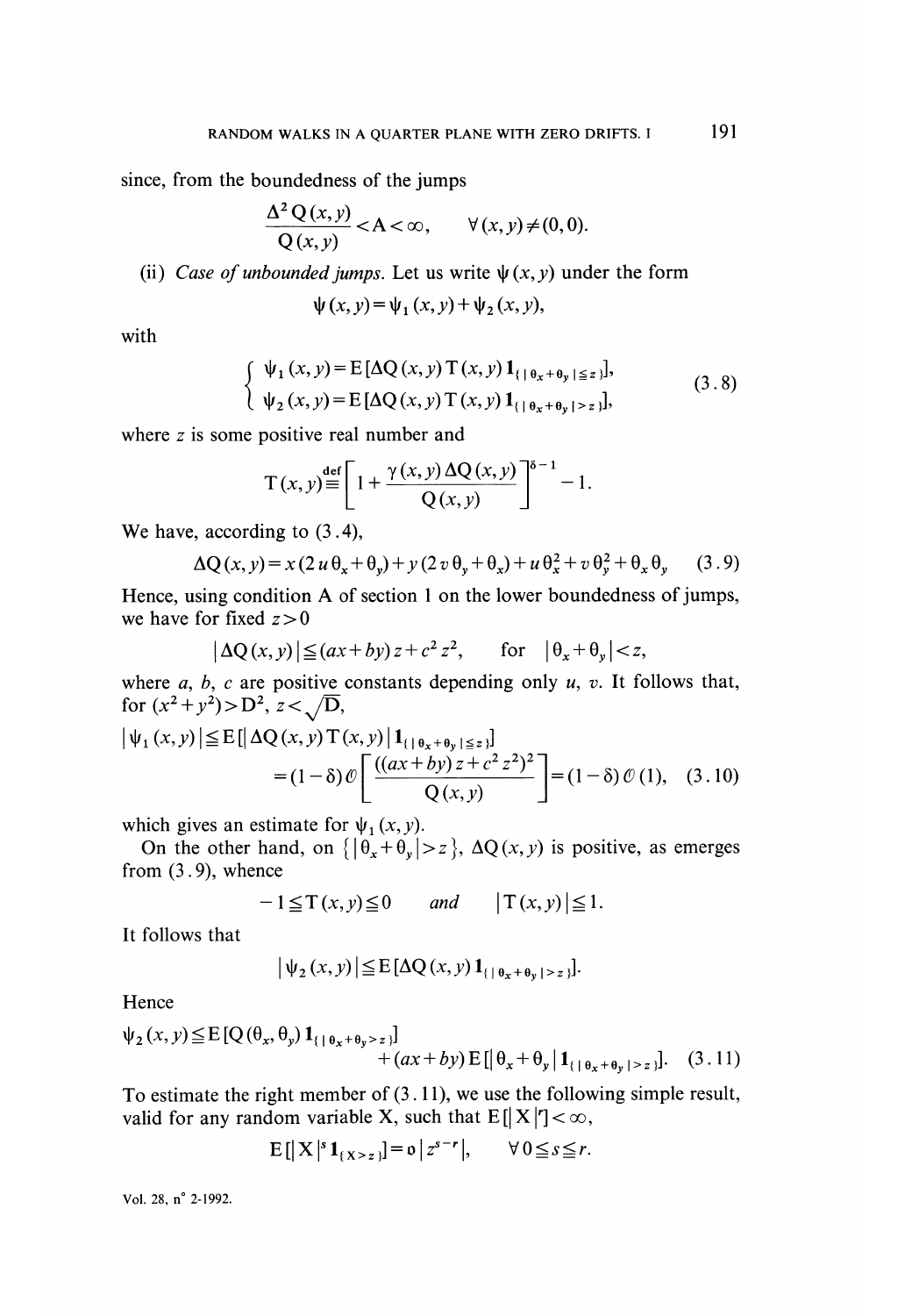Therefore, taking into account the moment condition B ensuring  $E[|\theta_x + \theta_y|^3] < \infty$ , we get

$$
\left|\psi_{2}\left(x,y\right)\right| \leq \mathfrak{o}\left(\frac{1}{z}\right) + \left(ax + by\right)\mathfrak{o}\left(\frac{1}{z^{2}}\right). \tag{3.12}
$$

Choosing again  $z < \sqrt{D}$  in (3.12) yields

$$
\psi_2(x, y) = o(1). \tag{3.13}
$$

Finally, (3.10) and (3.13) together imply  $|\psi(x, y)| = (1-\delta) \mathcal{O}(1) + o(1)$ and the proof of lemma 3 is concluded..

Remark: It is possible to refine the above proof, assuming only the existence of moments of order two. However we shall omit it, to avoid unnecessary excursions, which would obscure the readability and the general ideas.

We continue with the proof of theorem 1.1.

It follows from (3.6), that one can find D and  $\delta$ ,  $0 < \delta < 1$ , such that, if  $E[\Delta Q(x, y)] > 0$ , then  $H(x, y) \ge 0$ , for any x, y satisfying  $x^2 + y^2 > D$ , or equivalently, from (3.5),

$$
E[f(\xi_{n+1}) - f(\xi_n) | \xi_n = (x, y)] \ge 0.
$$

But  $E[\Delta Q(x, y)] > 0$ ,  $x^2 + y^2 > D^2$ , is equivalent, by using (3.9), to the following system of inequalities

$$
\begin{cases}\n u \lambda_x + v \lambda_y + R > 0, \\
 2 v M''_y + M''_x > 0, \\
 2 u M'_x + M'_y > 0,\n\end{cases}
$$
\n(3.14)

for some  $u, v > 0$ .

Thus if (3.14) is satisfied, there exist two functions  $x, y = (ux^2 + vv^2 + xv)^{\delta}$  and  $\omega(x, y) = px + av$ , such that, when  $f(x, y) = (ux^2 + vy^2 + xy)^{\delta}$  and  $\varphi(x, y) = px + qy$ , such that, when  $\varphi_x + \varphi_y < \frac{\pi}{2}$ , the conditions 1, 3, and 4 of theorem 2.5 hold, simply taking  $\alpha$  = 2 in the statement of the theorem. Moreover in this case, condition 2

of theorem 2.5 becomes immediately fulfilled, since for x and y sufficiently large,  $0 < \delta < 1$ ,

$$
0 < (ux^{2} + vy^{2} + xy)^{\delta} < K (x^{2} + y^{2}).
$$

But, since from the assumptions  $M'_y \ge 0$ ,  $M'_x < 0$ ,  $M''_x \ge 0$ ,  $M''_y < 0$ , we conclude that (3.14) holds for some  $u, v > 0$ , if

$$
-\lambda_x \frac{\mathbf{M}_y'}{\mathbf{M}_x'} - \lambda_y \frac{\mathbf{M}_x''}{\mathbf{M}_y''} + 2 \mathbf{R} > 0,
$$

which is simply an other way of rewriting  $(1.2)$ .

We have proved the "null recurrence" part of theorem 1.1.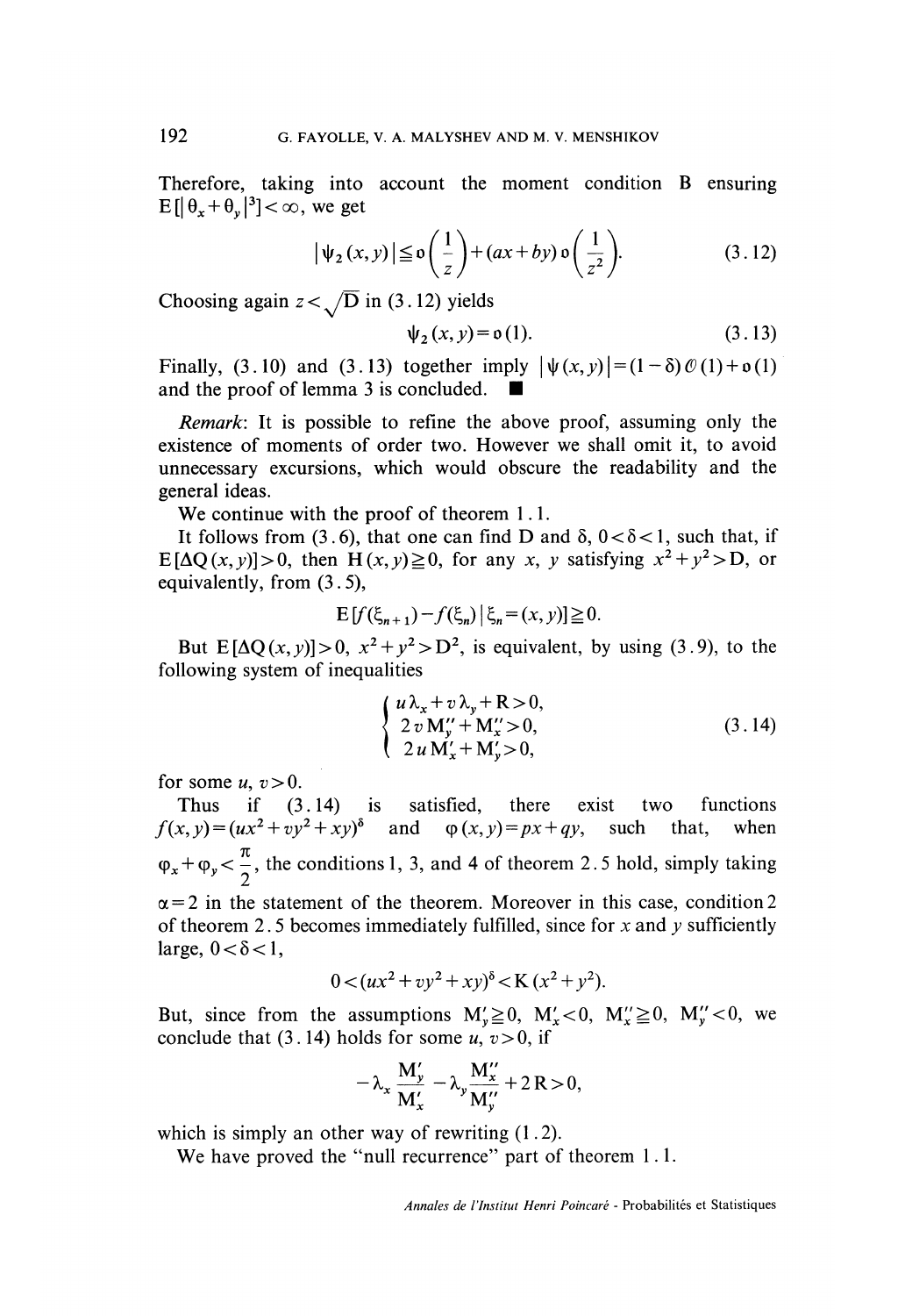To prove the ergodicity part of the theorem, we proceed as in [5], by introducing again the quadratic form

$$
Q(x, y) = ux^2 + vy^2 + xy
$$

and showing that Foster's criterion  $(2.2)$  can be satisfied, for some u, v,  $s > 0$ 

With the notation above, we have, from  $(3.9)$ ,

$$
K(x, y) = E[Q(\xi_{n+1}) - Q(\xi_n)/\xi_n = (x, y)]
$$
  
=  $x E[2u \theta_x + \theta_y] + y E[2v \theta_y + \theta_x] + E[Q(\theta_x \theta_y)].$  (3.15)

Since  $E[Q(\theta_x, \theta_y)] = \mathcal{O}(1)$ ,  $\forall (x, y) \in \mathbb{Z}_+^2$ , we get from (3.15), after taking into account the boundary conditions on the axes,

$$
K(x, y) = \begin{cases} u\lambda_x + v\lambda_y + R, & (x, y) > 0, \\ x(2u M'_x + M'_y) + \mathcal{O}(1), & x > 0, y = 0, \\ y(2v M''_y + M''_x) + \mathcal{O}(1), & x = 0, y > 0. \end{cases}
$$

Thus, for some  $\epsilon > 0$  and some finite subset  $\mathbf{E} \in \mathbb{Z}_+^2$ , we have  $K(x, y) < -\epsilon$ ,  $\forall x \notin E$ , provided that the following system can be satisfied, for some u,  $v > 0$ ,

$$
\begin{cases}\n u \lambda_x + v \lambda_y + R < 0, \\
 2 u M'_x + M'_y < 0, \\
 2 v M''_y + M''_x < 0.\n\end{cases} \tag{3.16}
$$

The inequalities  $M''_x \ge 0$ ,  $M''_y < 0$ ,  $M'_y \ge 0$ ,  $M'_x < 0$ , show at once that (3.16) can be satisfied for  $u > 0$ ,  $v > 0$ , if (1.1) holds, that is

$$
-\lambda_x \, \frac{M'_y}{M'_x} - \lambda_y \, \frac{M''_x}{M''_y} + 2R < 0.
$$

In this case the remaining conditions of Foster's criterion are clearly fulfilled and the random walk is ergodic.

The proof of theorem  $(1.1)$  is terminated.

#### REFERENCES

- [1] V. A. MALYSHEV, Classification of Two-Dimensional Positive Random Walks and Almost Linear Semimartingales, Dokl. Akad. Nauk. S.S.S.R., Vol. 202, 1972, pp. 526- 528; English Transl., Soviet Math. Dokl., Vol. 13, 1972.
- [2] V. A. MALYSHEV and M. V. MENSHIKOV, Ergodicity, Continuity and Analyticity of Countable Markov Chains, Trans. Moscow Math. Soc., Vol. 39, 1979, pp. 2-48; English Transl., 1981, Issue I.
- [3] K. L. VANINSKY and B. V. LAZAREVA, About Ergodicity and Transience of Homogen eous Markov Chains in a Positive Quadrant, Prob. Inf. Trans., Vol. 24, No. 1, 1988, pp. 105-110.